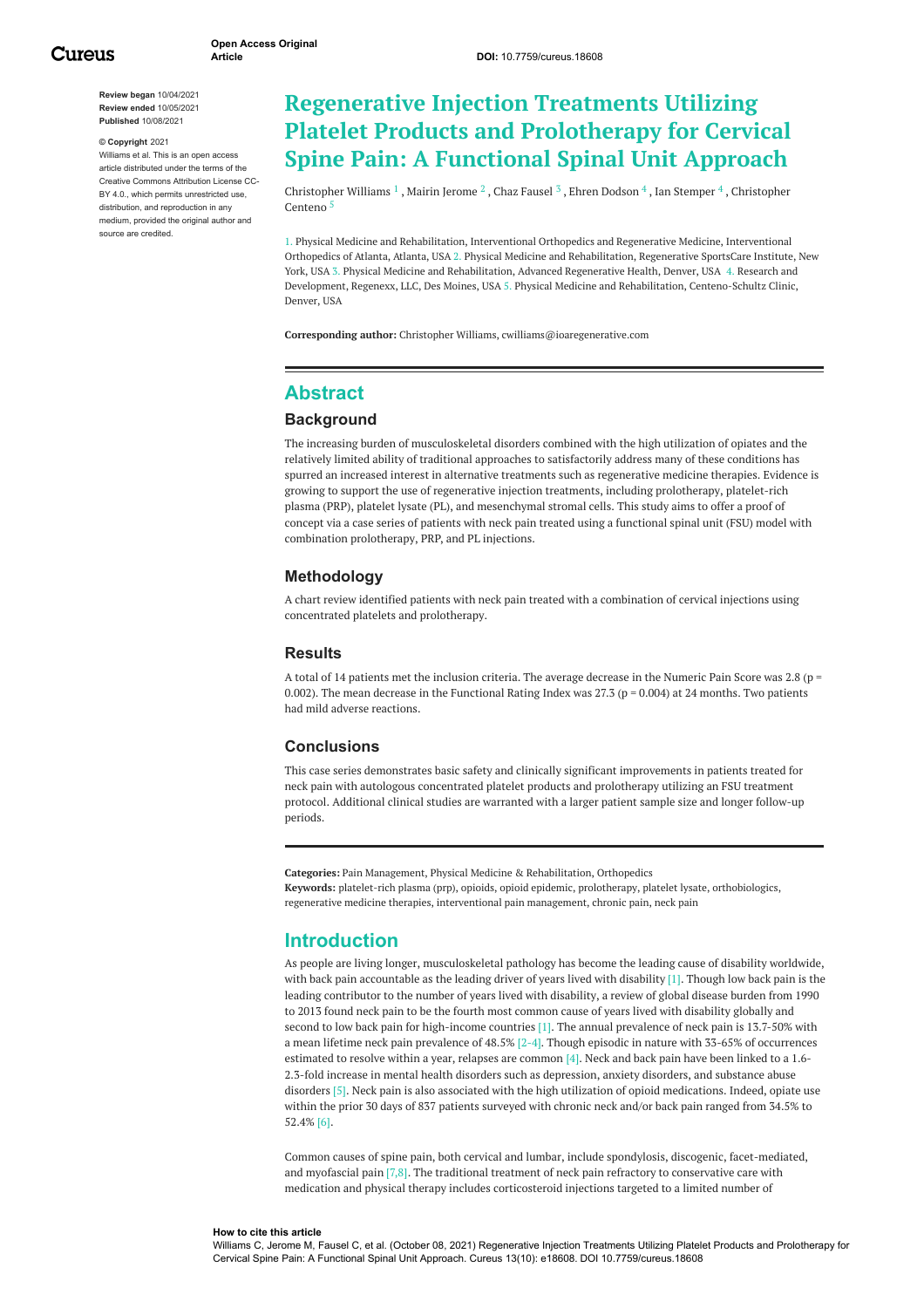structures, radiofrequency ablation, or in very severe or debilitating cases, surgery [9,10]. Facet joint injections, medial branch blocks, and radiofrequency ablation have become the mainstay of interventional pain management for axial neck pain with a utilization increase of 362.9% in the cervical spine from 2000 to 2014 in Medicare recipients [10]. This increase in utilization comes despite disappointing results when calculating cost and therapeutic efficacy, with evidence failing to demonstrate long-term relief from facet joint blocks and the need for repeated injections [10-13]. Recent studies also suggest that the corticosteroids and analgesics commonly utilized for these injections may contribute to the progression of arthritis [14-16]. While there is some evidence of longer-term relief from neurolysis techniques, it is possible that this could contribute to cervical deep segmental stabilizer denervation and atrophy as the cervical medial branches innervate the semispinalis capitis, semispinalis cervicis, and multifidus muscles [12,17]. Regarding surgery, only limited success has been demonstrated for the treatment of neck pain without severe neurological compromise, while conferring a much higher risk profile than percutaneous injections [18].

The increasing burden of musculoskeletal disorders combined with the relatively limited ability of traditional approaches, including treatment with opiates, to satisfactorily address painful conditions of the spine has spurred an increased interest in alternative treatments. One such category is regenerative injection treatment (RIT), defined as injections of proliferative solutions, growth factors, or cells intended to strengthen or repair injured or weak musculoskeletal and nervous structures [19]. Evidence is growing to support the use of RITs, including prolotherapy, autologous blood products such as platelet-rich plasma (PRP), whole blood, and platelet lysate (PL), in the treatment of musculoskeletal conditions [20-25]. These injectates have proposed mechanisms of action including the local introduction of supraphysiological concentrations of growth factors and bioactive proteins that induce activation of the immune system and the natural healing cascade [26-29].

The emergence of RITs has allowed for the traditional treatment philosophy for interventional pain management to expand beyond the "single pain generator" model to consider the entire osteoligamentous complex, known as the functional spinal unit (FSU) [30]. In such a model, multiple tissue types are considered and treated, including fascia, muscle, synovial joints, and ligaments. Here, we present a case series of patients with axial neck pain treated using an FSU model via percutaneous RITs, specifically a combination of prolotherapy, PRP, and PL, as an alternative to treatment with opioids and other traditional treatment methods.

### **Materials And Methods**

#### **Patient selection**

Registry data collected at a single center were used to acquire outcomes data. Patients undergoing treatment at a private practice, outpatient-based interventional pain center were encouraged to enroll in a patient registry to track safety and outcomes data. All patients signed a written consent prior to participation, and the registry data protocol was approved by an Institutional Review Board (HHS OHRP #IRB00002637). The registry protocol included prospectively tracking patients' outcomes using an electronic system, ClinCapture (Clinovo Clinical Data Solutions, Sunnyvale, CA), that automatically generates pre- and post-treatment questionnaires based on the body area treated. After treatment, patients received surveys to self-report complications and outcomes at one, three, six, twelve, eighteen, twenty-four months, and annually through 20 years. Up to five attempts were made to contact patients at each time point before being considered lost to follow-up. Adverse events were documented by asking patients about any complications after receiving the treatment to elicit potentially related issues, which were reviewed, adjudicated by the treating physician, characterized, and indexed.

Inclusion criteria for this study were as follows: patients with axial neck pain with or without radiculopathy treated via injections of PRP or PL to cervical facet joints with or without epidural overfill, cervical transforaminal epidural injections with PL, and cervical ligaments injections with combination prolotherapy with or without PL between August 2014 and March 2017. Only patients with available pre- and posttreatment outcome data to 24 months were included. Search criteria to identify patients within the registry included those with axial neck pain with or without radicular symptoms, cervical instability, foraminal or central stenosis, degenerative disc disease, and facet arthropathy, before a more extensive chart review was conducted confirming inclusion criteria.

#### **Processing of the Platelet Products**

In preparation for the treatment, patients were instructed to cease the use of non-steroidal antiinflammatory drugs and corticosteroids for the preceding two weeks so as not to interfere with platelet activity. Within 24 hours of the treatment procedure, patients underwent a heparinized venous blood draw of approximately 60 mL. The PL and PRP were hand-processed in a sterile ISO-5-class biologic safety cabinet, the details of which have been previously described [23,31]. In brief, all blood products were processed by hand in a sterile ISO-5-class biologic safety cabinet. For PRP, whole blood was centrifuged at 200×g to separate the plasma and buffy coat layers from the red blood cells. The resultant supernatant was red cell and white cell-poor, with the volume dependent on individual patient hematocrit levels. To prepare the PL, the same process was followed to prepare the supernatant, which was then manually extracted under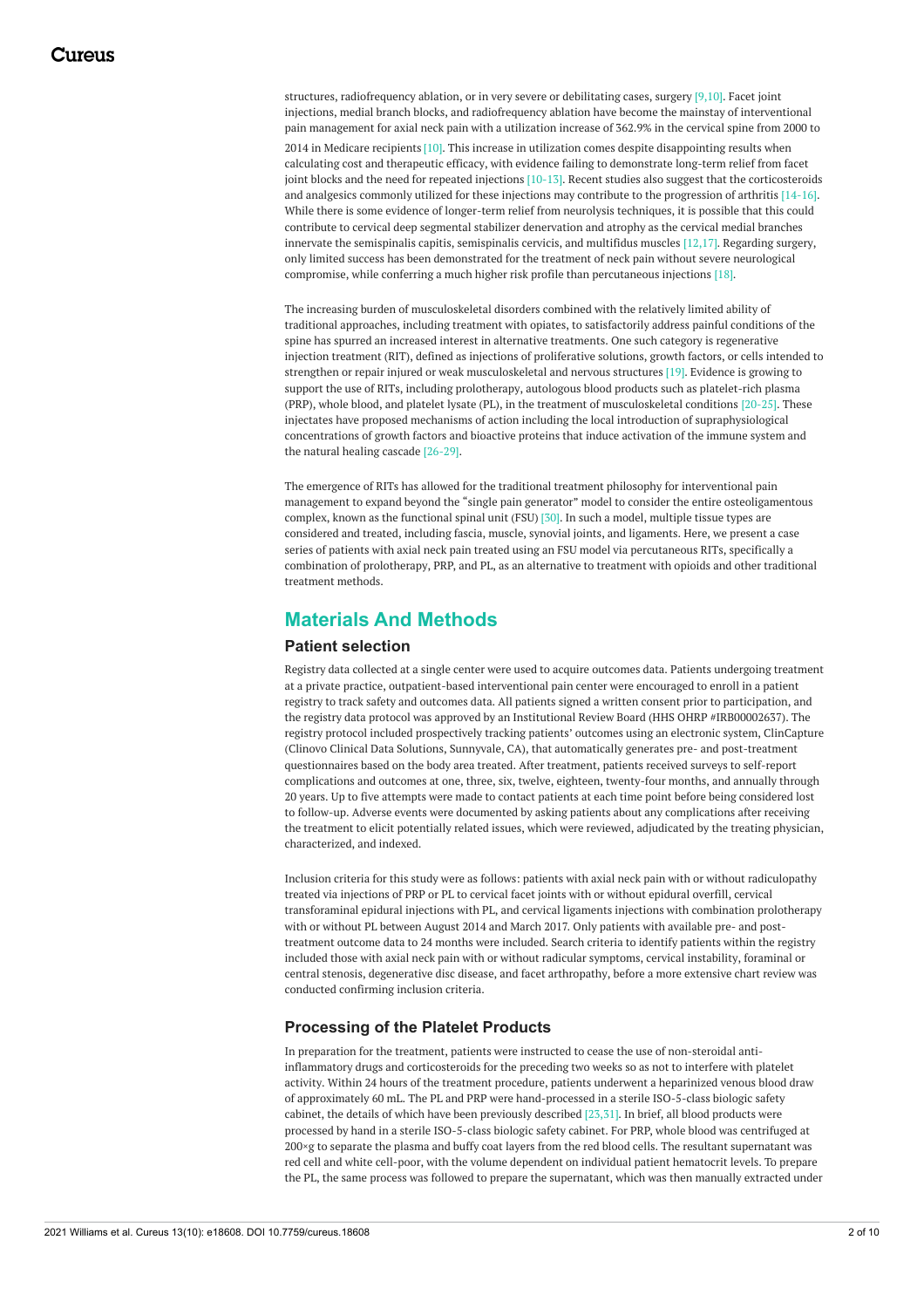a sterile hood via a pipette and placed in a -80°C freezer for 5-10 minutes followed by thawing. This resultant fluid was then recentrifuged to pellet any remaining platelet bodies. The supernatant was extracted and sent to the bedside for use. If blood was drawn the day prior to the procedure, the PL was placed in a -20°C freezer overnight and re-thawed prior to use.

#### **Injection Technique**

Under sterile conditions, all patients received percutaneous injections under multiplanar fluoroscopic guidance. Patients received a combination of cervical facet joint injections with or without epidural overfill, cervical ligament injections, and/or transforaminal epidural injections (Figure *[1](#page-2-0)*). Specific levels for the injections and laterality were determined by symptoms, physical examination, and imaging studies. Patients either underwent cervical transforaminal injections or facet injections with fluid overfill to spread into the epidural space. Cervical facet capsules were also injected either with PRP, PL, or 12.5% hypertonic dextrose solution (prolotherapy). Cervical supraspinous and interspinous ligaments were also injected with PRP, PL, or prolotherapy when indicated.

<span id="page-2-0"></span>

#### **FIGURE 1: Companion case example fluoroscopy images.**

(A) Cervical facet injection, contralateral oblique view. (B) Cervical facet injection with epidural overflow, anteroposterior view. (C) Cervical interspinous ligament injection, lateral view.

#### **Outcome measures**

Neck pain treatment outcomes were measured by several patient-reported questionnaires, including the Numeric Pain Score (NPS), Functional Rating Index (FRI), and a modified Single Assessment Numeric Evaluation (SANE) [32-34]. The NPS is a scale ranging from 0 to 10, where 0 equates to no pain and 10 equates to the worst possible pain. The minimum clinically important difference (MCID) for the NPS is a decrease of 2 points. The FRI is on a scale of 1 to 100, where 0 indicates no functional limitations and 100 represents severe disability. The MCID for the FRI is a decrease of 8.4 points [35]. The modified-SANE asked patients to rate the percentage difference they felt post-treatment compared to pre-treatment. This is modified from the standard SANE rating because our question allowed answers from -100 (worsened) through +100 (improved); negative ratings were truncated as 0 to align with the standard SANE rating.

#### **Statistical analysis**

Continuous variables were described using the mean and standard deviation (SD). Individual differences between post-treatment time points and baseline (termed "change scores") were calculated for NPS and FRI metrics, and the percentages of patients who met or exceeded the MCID for each metric were calculated. Wilcoxon signed-rank tests were used to assess whether post-treatment scores differed significantly from baseline. P-values below 0.05 were considered significant. All analyses were performed using R version 3.5.1 and RStudio version 1.1.456.

#### **Results**

A total of 14 patients were isolated for the case series who met the inclusion criteria. See Figure *[2](#page-3-0)* for a flowchart of the patient selection process. Patient age ranged from 49 to 81 years (mean: 59.8 years), of which 36% were male and 64% were female (Table *[1](#page-4-0)*). All patients underwent a combination of concentrated platelet injections into cervical facets, cervical interspinous, and supraspinous ligaments and epidural injections. Table *[1](#page-4-0)* details patient diagnoses, structures targeted, and injectates used. The PRP used was leukocyte poor with a concentration range of 5-15x with a median of 8.5x. PL concentration ranged from 2- 15x with a median of 2x. Two (14%) patients reported adverse events; one being a skin rash and increased post-procedure pain and the other itchiness at the site of injection. These were assessed by the treating physician and self-resolved.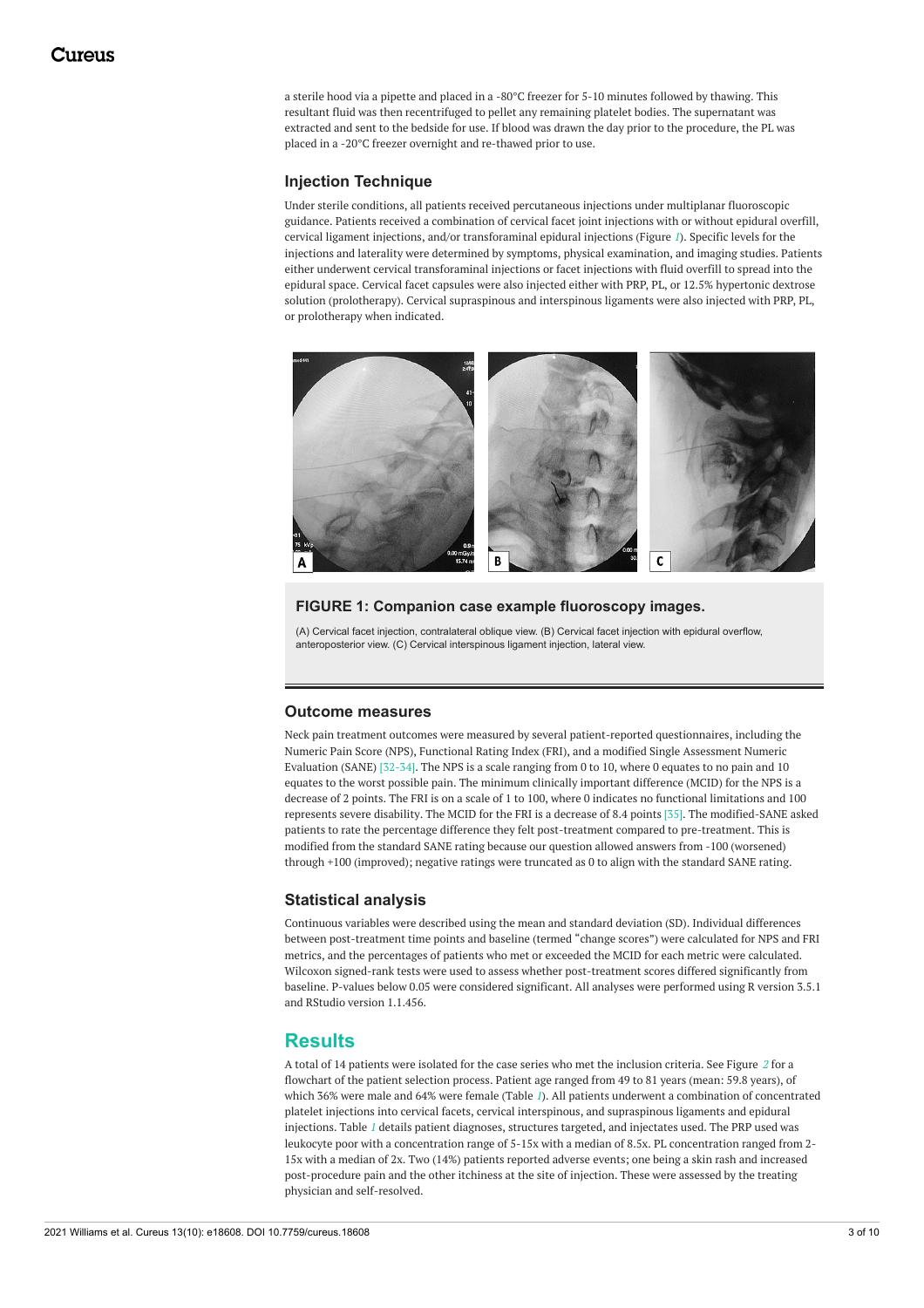<span id="page-3-0"></span>

#### **FIGURE 2: Flowchart of the included patients.**

BMC: bone marrow concentrate; NPS: Numeric Pain Score; FRI: Functional Rating Index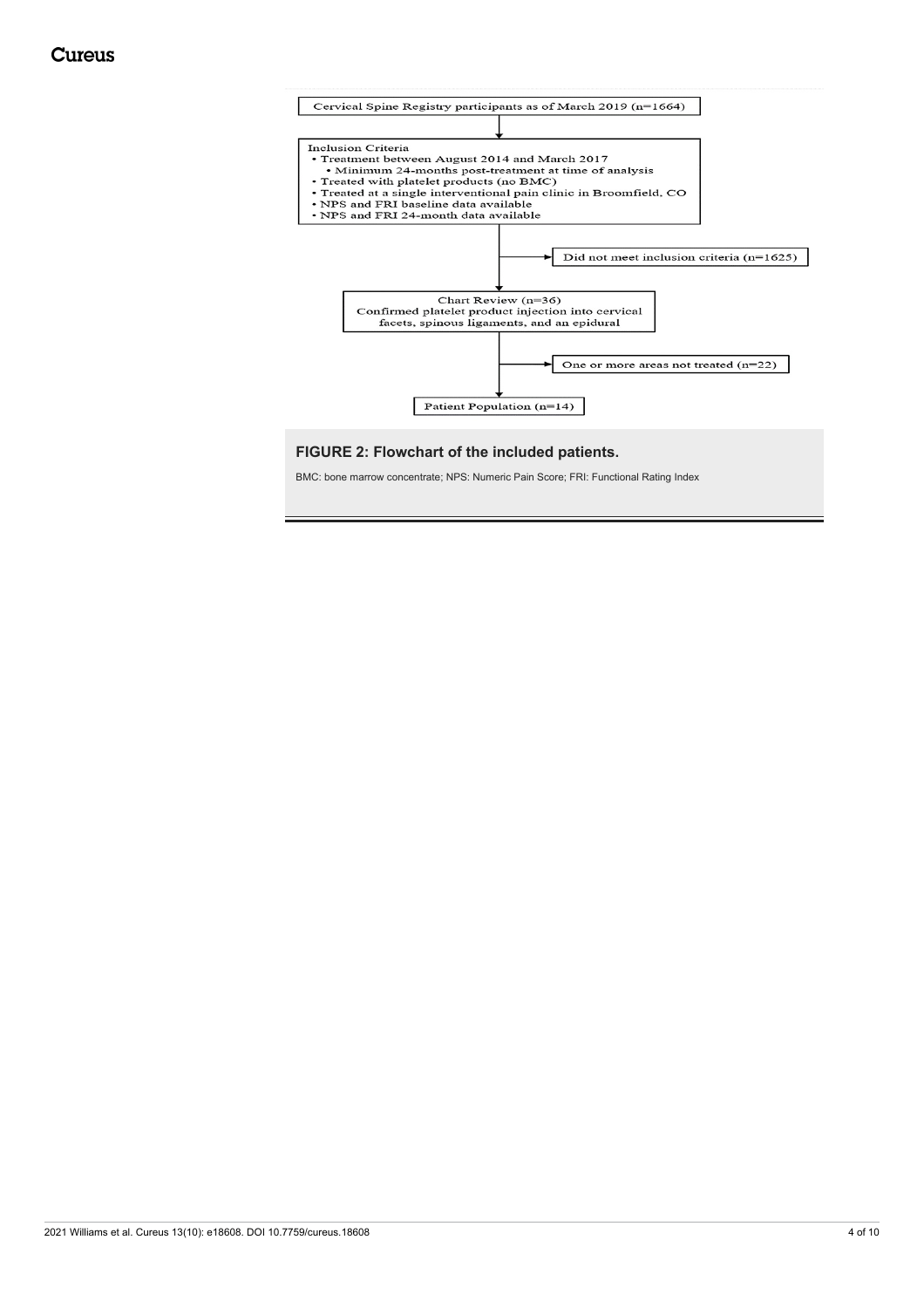## Cureus

<span id="page-4-0"></span>

| Demographics   |      |             |        | Diagnosis    |              |             |                      |             |               |             |             |                           | Injectate   |              |                  |                       |                                |  |  |  |
|----------------|------|-------------|--------|--------------|--------------|-------------|----------------------|-------------|---------------|-------------|-------------|---------------------------|-------------|--------------|------------------|-----------------------|--------------------------------|--|--|--|
| Patient        | Age  | Gender      | BMI    | Instability  | DDD          | HNP         | Facet<br>arthropathy | Spondylosis | Radiculopathy | Stenosis    | PRP         | PLM PPP                   |             | Prolotherapy | Epidural<br>type | PRP booster           | Adverse events                 |  |  |  |
| $\mathbf{1}$   | 55   | $\mathbb F$ | 25.6   | $\mathbf x$  | $\,$ X       |             |                      |             | $\mathsf X$   |             |             | $\mathsf x$               |             | $\mathsf x$  | Overfill         | 23 months             |                                |  |  |  |
| $\overline{c}$ | 68   | $\mathbb F$ | 39.2 x |              |              |             | $\mathsf X$          |             |               |             |             | $\mathsf X$               |             |              | Overfill         |                       | Skin rash and pain             |  |  |  |
| $\mathsf 3$    | 43   | ${\sf M}$   | 25.7 x |              | $\mathsf x$  |             | $\mathbf x$          |             | $\mathsf x$   | $\mathsf x$ | $\mathsf X$ | $\mathsf x$               |             |              | Overfill         | 4 months              |                                |  |  |  |
| $\sqrt{4}$     | 58   | $\mathbb F$ | 22.3   |              | $\mathsf{x}$ | $\mathsf X$ | $\mathbf x$          | $\mathsf x$ |               |             |             | $\boldsymbol{\mathsf{x}}$ | $\mathsf X$ |              | Traditional      |                       |                                |  |  |  |
| $\sqrt{5}$     | 68   | M           | 25.7 x |              |              |             | $\mathsf X$          |             |               | $\mathsf x$ | $\mathsf x$ | $\mathsf X$               |             |              | Overfill         | 7months, 11<br>months |                                |  |  |  |
| $\,6\,$        | 65   | $\mathbb F$ |        | $\mathsf x$  |              |             | $\mathsf X$          |             |               |             | $\mathsf X$ | $\mathsf X$               |             |              | Overfill         |                       |                                |  |  |  |
| $7\,$          | 51 F |             | 23.2 x |              | $\mathsf x$  |             | $\mathsf X$          | $\mathsf x$ | $\mathsf x$   |             |             | $\mathsf x$               |             | $\mathsf x$  | Traditional      | 6 weeks, 4<br>months  |                                |  |  |  |
| $\,$ 8         | 53   | M           | 24.4   | $\mathbf{x}$ | $\mathsf X$  | $\mathsf x$ | $\mathsf X$          | $\mathsf x$ | $\mathsf X$   | $\mathsf X$ |             | $\mathsf x$               | $\mathsf x$ | $\mathsf x$  | Traditional      | 4 months              |                                |  |  |  |
| $\mathsf g$    | 60   | M           | 25.1 x |              |              |             | $\mathsf x$          |             |               | $\mathsf x$ |             | $\mathsf x$               | $\mathsf X$ | $\mathsf X$  | Overfill         |                       |                                |  |  |  |
| 10             | 81   | M           | 23.2   |              | $\mathsf X$  |             | $\mathbf x$          | $\mathsf X$ |               | $\mathsf X$ |             | $\mathsf X$               |             | $\mathsf X$  | Traditional      |                       |                                |  |  |  |
| 11             | 49   | F           | 29.0 x |              | $\mathsf X$  | $\mathsf X$ | $\,$ X               |             | $\mathsf x$   |             |             | $\mathsf x$               |             | $\mathsf x$  | Traditional      | 2 months              |                                |  |  |  |
| 12             | 57   | $\mathsf F$ | 24.3 x |              | $\mathsf X$  | $\,$ X      | $\mathsf X$          |             | $\mathsf X$   |             |             | $\mathsf x$               |             | $\mathsf X$  | Both             | 11 months             |                                |  |  |  |
| 13             | 69   | $\mathbb F$ | 23.0   |              | $\mathsf X$  |             |                      | $\mathsf x$ |               |             | $\mathbf x$ | $\mathsf x$               | $\mathsf x$ | $\mathsf x$  | Traditional      |                       | Itchiness at injection<br>site |  |  |  |
| 14             | 60   | $\mathsf F$ | 19.9 x |              |              |             | $\mathsf x$          |             |               |             |             | $\mathsf x$               | $\mathbf x$ |              | Overfill         |                       |                                |  |  |  |

#### **TABLE 1: Patient details including demographics, diagnoses, injectates administered, additional treatment time-points, and adverse events.**

BMI: body mass index; DDD: degenerative disc disease; HNP: herniated nucleus pulposus; PRP: platelet-rich plasma; PLM: platelet lysate modified; PPP: platelet-poor plasma; M: male; F: female

> Raw outcome scores are shown in Table *[2](#page-5-0)*. Improvement in the mean FRI scores reached statistical significance at three, six, twelve, eighteen, and twenty-four months with an overall improvement of 27.3 ( $p =$ 0.004; confidence interval (CI) = [-33.8, -10.4]). The percentage of patients meeting the FRI MCID for function was lowest at one month (45%), highest at 12 months (80%), and was 79% at 24 months (Figure *[3](#page-5-1)*). The NPS change scores reached significance at all post-treatment time-points, with a mean decrease in NPS of 2.8 (p = 0.002; CI = [-4.5, -1.5]) at 24 months. The percentage of patients reaching the MCID for decreasing pain was lowest at 3 months (45%) and highest at 12 months (80%), with 79% of patients meeting or exceeding the MCID at 24 months (Figure *[4](#page-6-0)*). The modified SANE change scores showed an average reported percentage improvement of 64% at 24 months, with a peak average improvement of 71% at 12 months. Though the majority of patients had improvement in symptoms compared with prior to the procedure, two patients had no improvement in their symptoms at 24 months (Figure *[5](#page-6-1)*).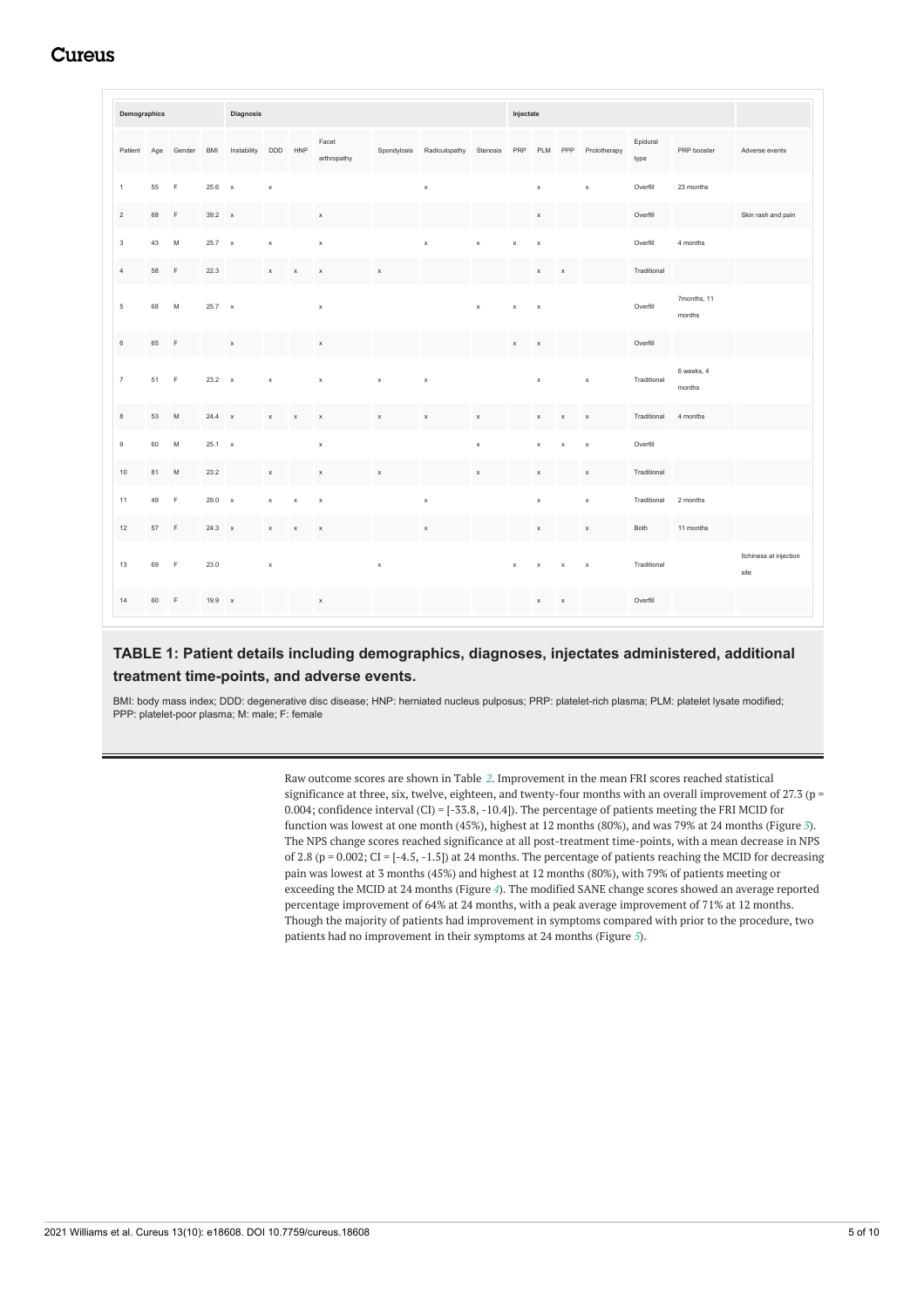## **Cureus**

<span id="page-5-0"></span>

|                | <b>Numeric Pain Scale</b> |                |                |                |                           |                |                 |          | <b>Functional Rating Index</b> |               |               |                 |                 |                 |                | <b>Single Assessment Numeric Evaluation</b> |               |                 |                 |                 |  |  |
|----------------|---------------------------|----------------|----------------|----------------|---------------------------|----------------|-----------------|----------|--------------------------------|---------------|---------------|-----------------|-----------------|-----------------|----------------|---------------------------------------------|---------------|-----------------|-----------------|-----------------|--|--|
|                | Patient Baseline          | $1 -$<br>month | $3-$<br>month  | $6-$<br>month  | $12 -$<br>month           | $18-$<br>month | $24 -$<br>month | Baseline | $1 -$<br>month                 | $3-$<br>month | $6-$<br>month | $12 -$<br>month | $18 -$<br>month | $24 -$<br>month | $1 -$<br>month | $3-$<br>month                               | $6-$<br>month | $12 -$<br>month | $18 -$<br>month | $24 -$<br>month |  |  |
| $\mathbf{1}$   | $\overline{7}$            |                | 8              | 6              | 5                         | $\overline{7}$ | 5               | 55.0     |                                | 62.5          | 70.0          | 62.5            | 65.0            | 57.5            |                | 40                                          | 30            | 30              | 50              | 50              |  |  |
| $\,2$          | 5                         |                |                | $\mathbf 0$    | $\ensuremath{\mathsf{3}}$ | $\overline{4}$ | 3               | 58.3     |                                |               | 12.5          | 27.5            | 52.5            | 27.5            |                |                                             | 80            | 80              | 10              | 50              |  |  |
| $\mathsf 3$    | 5                         | $\overline{4}$ | $\overline{4}$ |                |                           | $\mathbb O$    | $\mathsf 0$     | 55.0     | 30.0                           | 42.5          |               |                 | 0.0             | 7.5             | 40             | 50                                          |               |                 | 100             | 100             |  |  |
| $\overline{4}$ | 3                         | $\overline{2}$ | 3              |                | $\overline{2}$            | $\mathbf{1}$   | $\mathbf 2$     | 37.5     | 22.5                           | 22.5          |               | 20.0            | 20.0            | 17.5            | 20             | 30                                          |               | 60              | 70              | 80              |  |  |
| 5              | 3                         | 5              | 3              | $\overline{2}$ | $\overline{4}$            | 5              | 4               | 45.0     | 55.0                           | 45.0          | 25.0          | 55.0            | 60.0            | 55.0            | 20             | $\mathbb O$                                 | 70            | 50              | 40              | $\mathsf 0$     |  |  |
| $\,6\,$        | $_{3}$                    | $\overline{4}$ | $\overline{4}$ | $\sqrt{4}$     |                           | $\overline{5}$ | $\overline{4}$  | 50.0     | 50.0                           | 55.0          | 52.5          |                 | 55.0            | 57.5            | $\mathbb O$    | $\mathbb O$                                 | $\mathbb O$   |                 | $\mathbb O$     | $\mathbf 0$     |  |  |
| $\overline{7}$ | 5                         | $\circ$        | $\overline{4}$ |                |                           |                | $\overline{2}$  | 57.5     | 60.0                           | 45.0          |               |                 |                 | 22.5            | 10             | 30                                          |               |                 |                 | 70              |  |  |
| 8              | 3                         | 3              | $\circ$        | $\mathbb O$    | $\mathbb O$               | $\bf 0$        | $\mathbb O$     | 32.5     | 30.0                           | 10.0          | 2.5           | 0.0             | 0.0             | 0.0             | 50             | 90                                          | 90            | 100             | 70              | 100             |  |  |
| 9              | $\overline{7}$            | $\sqrt{2}$     | $\overline{2}$ | $\mathbb O$    | $\mathbb O$               | $\mathbb O$    | $\mathsf 0$     | 44.4     | 25.0                           | 15.0          | 17.5          | 5.0             | 20.0            | 17.5            | 30             | 50                                          | 50            | 80              | 80              | 90              |  |  |
| 10             | $\bf8$                    | $_{3}$         | $\sqrt{2}$     | $\,2$          | $\mathbf{1}$              | $\mathbf{1}$   | $\mathbf{1}$    | 50.0     | 52.5                           | 47.5          | 45.0          | 37.5            | 17.5            | 25.0            | 30             | 40                                          | 60            | 80              | 90              | 90              |  |  |
| 11             | 5                         | 3              | $\overline{2}$ | 3              | $\overline{2}$            | $\overline{2}$ | $\mathbf 2$     | 67.5     | 55.0                           | 47.5          | 35.0          | 30.0            | 40.0            | 20.0            | 10             | 50                                          | 50            | 80              | 75              | 90              |  |  |
| 12             | $\sqrt{4}$                | $\mathbf{1}$   | $\overline{2}$ | $\mathbf{1}$   | $\overline{2}$            | $\mathbf{1}$   | $\mathbf{1}$    | 30.0     | 30.0                           | 15.0          | 17.5          | 15.0            | 7.5             | 5.0             | 70             | 80                                          | 80            | 60              | 80              | 85              |  |  |
| 13             | $\overline{4}$            | $\mathbf 0$    |                | $\mathbb O$    | $\mathbb O$               | $\overline{1}$ | $\mathbf{1}$    | 40.0     | 27.5                           |               | 32.5          | 22.5            | 25.0            | 12.5            | 90             |                                             | 80            | 90              | 80              | 20              |  |  |
| 14             | 8                         |                |                |                |                           |                | $\mathbf{3}$    | 40.0     |                                |               |               |                 |                 | 25.0            |                |                                             |               |                 |                 | 65              |  |  |

### **TABLE 2: Patient outcome data.**

<span id="page-5-1"></span>

### **FIGURE 3: FRI outcomes.**

(A) Average FRI scores. P-values are representative of Wilcoxon signed-rank test comparisons between the timepoint and baseline. N's: 14, 11, 11, 10, 10, 12, 14. (B) Percentage of patients meeting the FRI MCID.

FRI: Functional Rating Index; MCID: minimal clinically important difference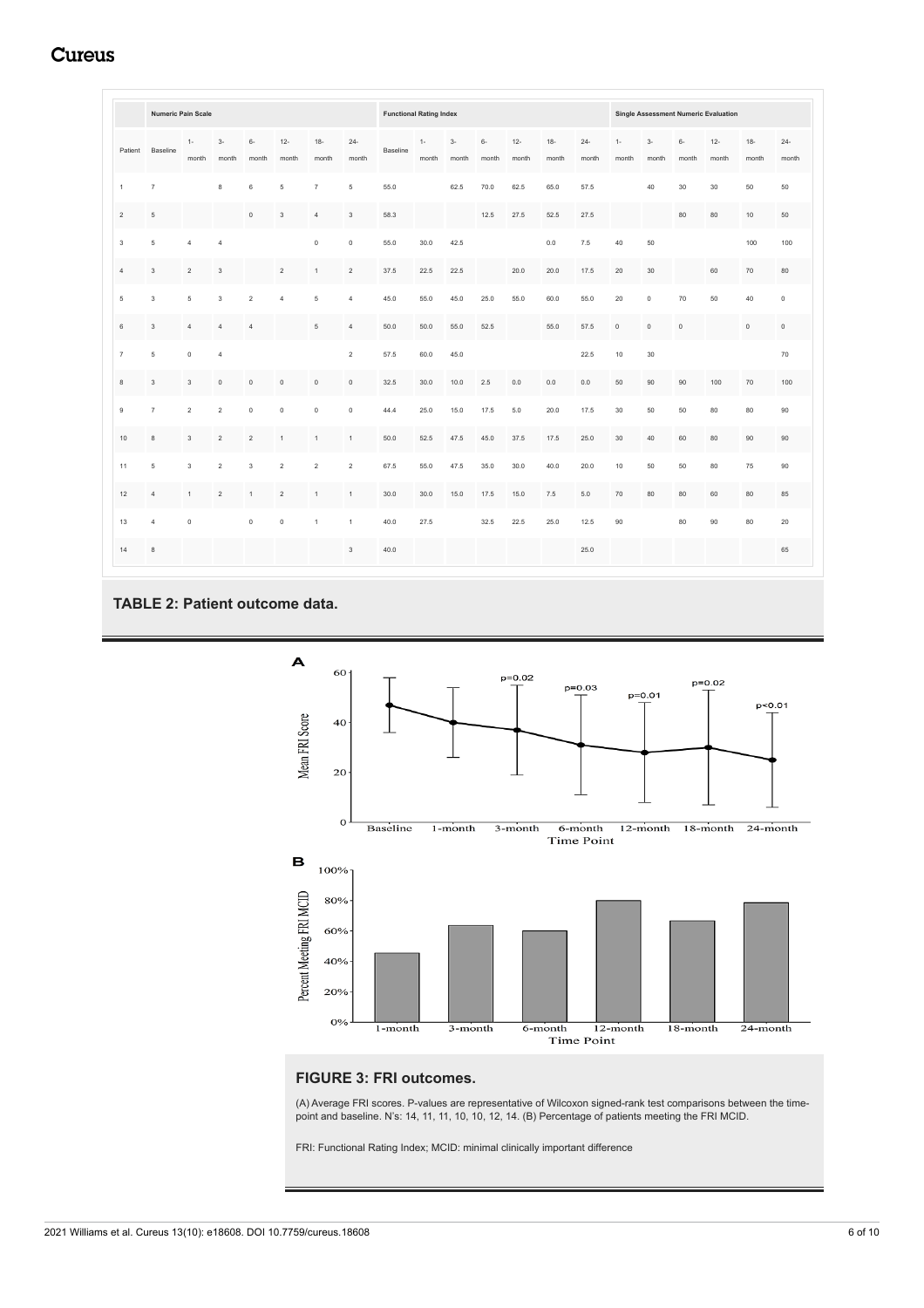<span id="page-6-0"></span>

#### **FIGURE 4: NPS outcomes.**

(A) Average NPS scores. P-values are representative of Wilcoxon signed-rank test comparisons between the time-point and baseline. N's: 14, 11, 11, 10, 10, 12, 14; (B) Percentage of patients meeting the NPS MCID.

NPS: Numeric Pain Score; MCID: minimal clinically important difference

<span id="page-6-1"></span>

#### **FIGURE 5: Average SANE scores per time-point.**

N's: 11, 11, 10, 10, 12, 14.

SANE: Single Assessment Numeric Evaluation

#### **Discussion**

As has been previously described in the literature, the etiology of neck pain is multifactorial with a constellation of structural, chemical, and neurological factors likely to blame [7,19,36-38]. The burden of degenerative spine disorders contributes to decreased quality of life, higher likelihood of opiate utilization, decreased activity with the resultant indirect ill-effects on health, and significant healthcare expenditures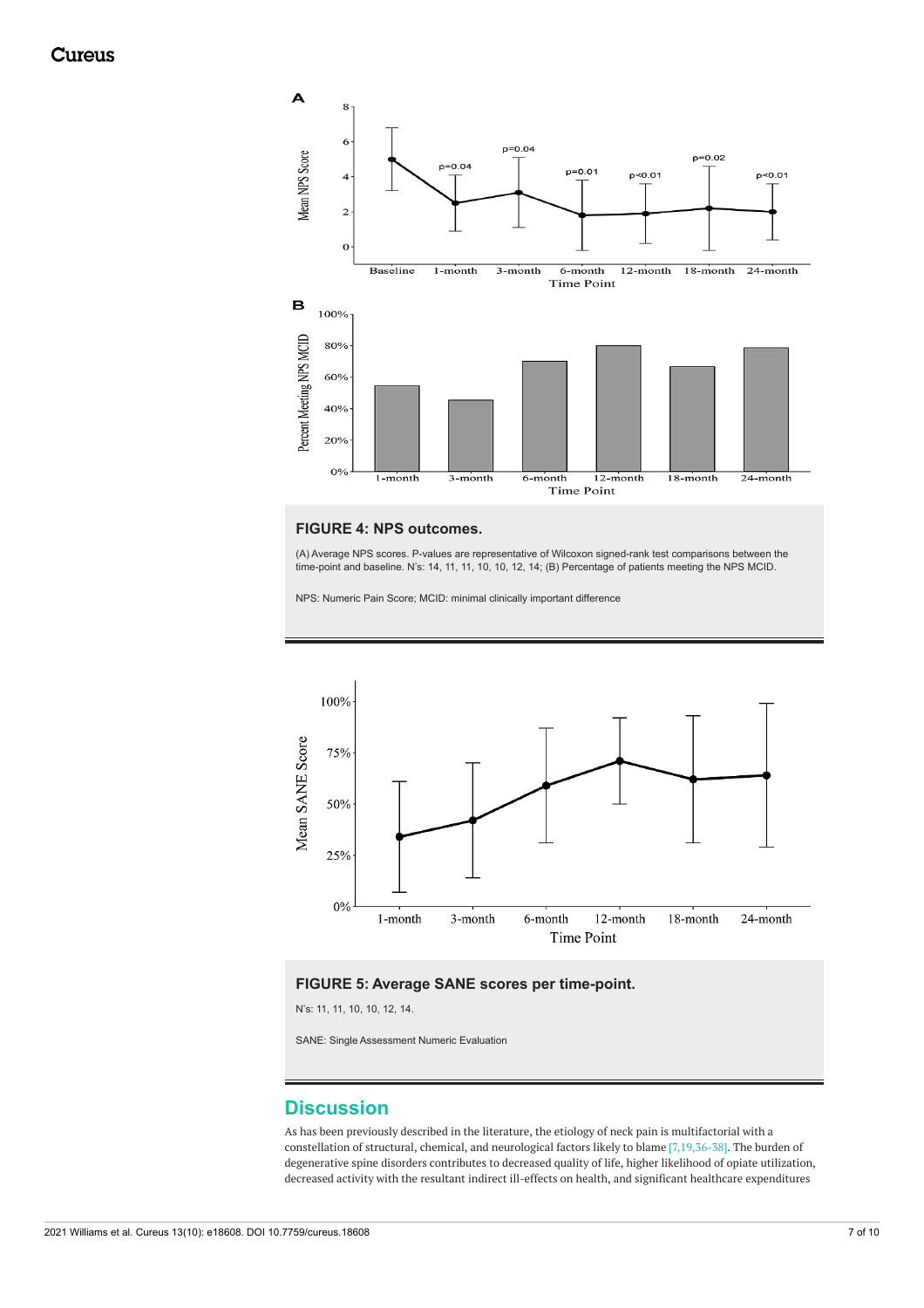[1,39,40]. Traditional interventional pain management techniques have necessitated a narrow treatment paradigm to a "pain generator" model used to target a limited number of structures as a temporizing measure rather than a disease-modifying, structural approach [12,13]. When considered through an FSU model, we see that pain is often preceded by varying degrees of segmental instability related to ligamentous laxity and/or degenerative disc height loss, predisposing to injury over time secondary to increased stress and inflammation in related structures  $[41, 42]$ . Prolotherapy was the original regenerative medicine injection technique, with the underlying principle of efficacy encompassing the treatment of ligamentous instability [43-47]. The advent of PRP and its demonstrated efficacy in the treatment of injured tendons and ligaments, as well as osteoarthritis, offers a potentially more robust and comprehensive approach to an FSU treatment protocol [25,48-51].

The case series described here supports the use of autologous platelet-based injections performed under image guidance for the safe and effective treatment of axial neck pain with or without radiculopathy. Because the FSU treatment paradigm was used, the number of and specific levels treated varied based on patient-specific pathology. The injection sites were determined by clinical history, physical examination, and MRI studies. The case series demonstrates clinically significant improvements in pain and functional outcomes in patients undergoing cervical spine injections with concentrated platelets at the 24-month postinjection follow-up. When looking individually at the included patients, 12 patients improved in each category. Though the aggregate data show an overall significant improvement, two patients reported experiencing increased pain and a decrease in function on the FRI at 24 months. There are no clear factors unique to the two patients with poor outcomes and further research is needed to better clarify the predictors of positive responders. Regarding safety, two patients reported minor, self-resolving adverse events.

There are several limitations to this study. First, the data were collected via a registry with a relatively small sample size and without a control group for comparison. In addition, only 14 of the many patients treated met the criteria of 24-month follow-up data. Lack of full two-year outcomes data could be due to various reasons, including those lost to follow-up, surgical intervention, steroid injection(s), registry withdrawal request, or a new injury that confounded treatment outcomes, such as an automobile accident. Second, though the principles of treatment remained consistent among patients, there was a lack of standardization of PRP and PL concentrations. Some patients also underwent more than one treatment. Furthermore, at the time of this writing, RITs are not reimbursed by insurance in the United States. Therefore, there is often an out-of-pocket cost and monetary investment by the patient that could in theory lead to biased outcomes and increased motivation to perceive improvement. Demographics are also relatively self-selecting for this same reason. Previous public health analyses in the United States have shown a positive correlation between increasing wealth and better health [52]. The majority of the patients in the study, due to current restrictions in insurance coverage, are in a financial position to pay out-of-pocket costs for these treatments, and therefore may be predisposed to having an overall higher likelihood of good health due to other factors. Therefore, these results may not necessarily be generalizable to the entire population. However, the overall positive outcomes of this limited dataset do suggest the efficacy of such treatments and further provide a foundation from which larger, randomized controlled trials can be formulated.

### **Conclusions**

Our cases series compliments early data demonstrating clinical efficacy with injecting multiple components of the FSU with RITs in the treatment of painful spine disorders. PRP is a safe injectate that shows promise for effective treatment of axial neck pain when utilized in a thoughtful manner targeting ligamentous laxity, intraarticular facet arthritis, and nerve root irritation. Though this early data is encouraging, more comprehensive, randomized controlled trials including a larger number of patients are needed to further validate these findings. Given the significant impact of neck pain on quality of life for an aging population, an overreliance on opioid medications for the management of chronic musculoskeletal pain by providers, and the significant societal costs, both directly and indirectly, a more comprehensive treatment approach from a biomechanical perspective that offers the possibility of disease modification rather than symptom management is needed. This study further underscores the importance of continued research in this area to prove efficacy and help shape medical policy such that more patients have access to care that may prove to be, in the end, safer and more effective than that offered in our current treatment model.

## **Additional Information**

#### **Disclosures**

**Human subjects:** Consent was obtained or waived by all participants in this study. International Cellular Medicine Society issued approval #IRB00002637. **Animal subjects:** All authors have confirmed that this study did not involve animal subjects or tissue. **Conflicts of interest:** In compliance with the ICMJE uniform disclosure form, all authors declare the following: **Payment/services info:** All authors have declared that no financial support was received from any organization for the submitted work. **Financial relationships:** All authors have declared that they have no financial relationships at present or within the previous three years with any organizations that might have an interest in the submitted work. **Other relationships:** All authors have declared that there are no other relationships or activities that could appear to have influenced the submitted work.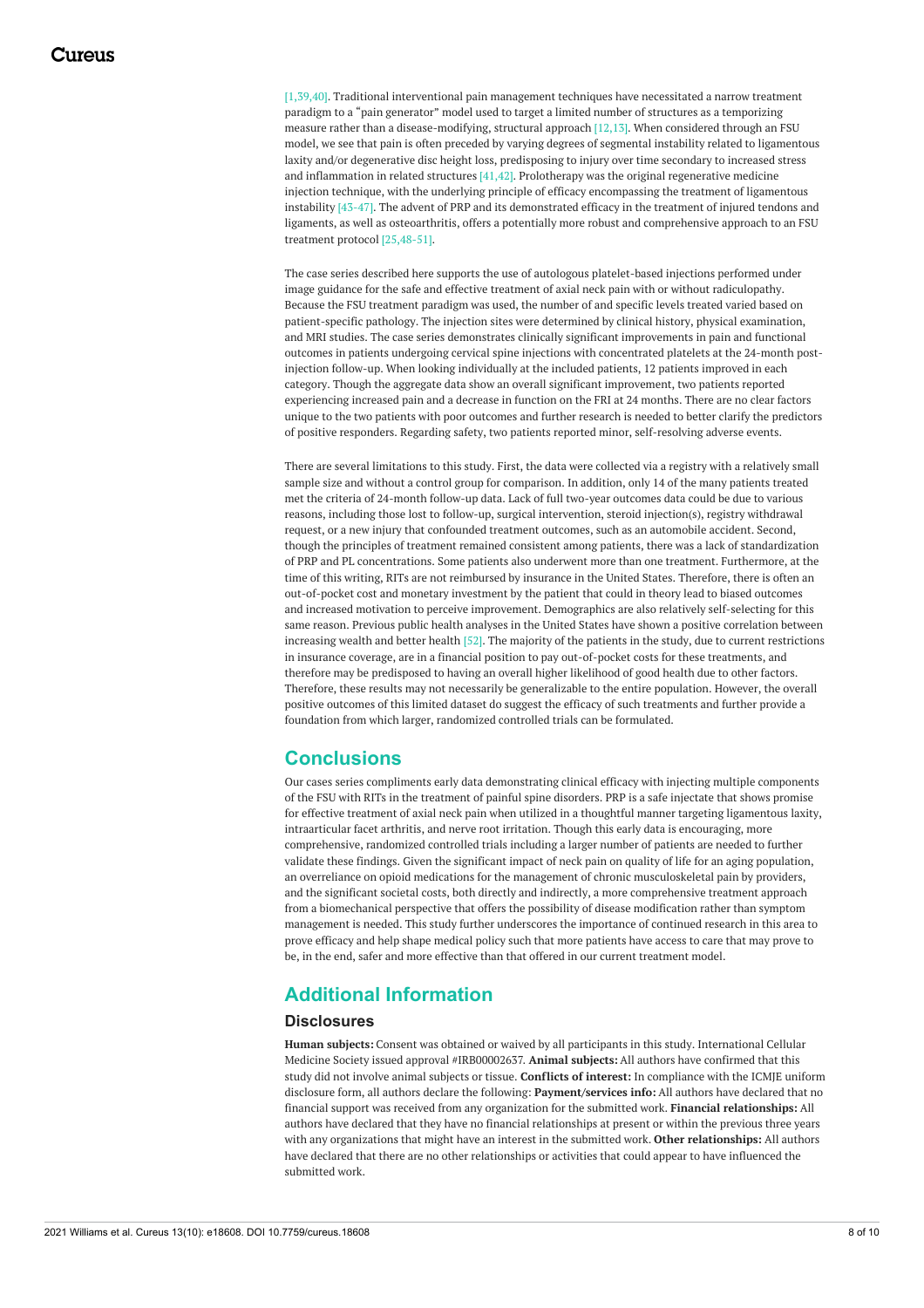#### **References**

- 1. Global Burden of Disease Study 2013 Collaborators: Global, regional, and national incidence, prevalence, and years lived with disability for 301 acute and chronic diseases and injuries in 188 countries, 1990-2013: a systematic analysis for the Global Burden of Disease Study 2013. Lancet. 2015, 386:743-800. [10.1016/S0140](https://dx.doi.org/10.1016/S0140-6736(15)60692-4)- [6736\(15\)60692-4](https://dx.doi.org/10.1016/S0140-6736(15)60692-4)
- 2. Genebra CV, Maciel NM, Bento TP, Simeão SF, Vitta A: Prevalence and factors associated with neck pain: a population-based study. Braz J Phys Ther. 2017, 21:274-80. [10.1016/j.bjpt.2017.05.005](https://dx.doi.org/10.1016/j.bjpt.2017.05.005)
- 3. Strine TW, Hootman JM: US national [prevalence](https://dx.doi.org/10.1002/art.22684) and correlates of low back and neck pain among adults . Arthritis Rheum. 2007, 57:656-65. [10.1002/art.22684](https://dx.doi.org/10.1002/art.22684)
- 4. Hoy DG, Protani M, De R, Buchbinder R: The [epidemiology](https://dx.doi.org/10.1016/j.berh.2011.01.019) of neck pain . Best Pract Res Clin Rheumatol. 2010, 24:783-92. [10.1016/j.berh.2011.01.019](https://dx.doi.org/10.1016/j.berh.2011.01.019)
- 5. Demyttenaere K, Bruffaerts R, Lee S, et al.: Mental disorders among persons with chronic back or neck pain: results from the World Mental Health Surveys. Pain. 2007, 129:332-42. [10.1016/j.pain.2007.01.022](https://dx.doi.org/10.1016/j.pain.2007.01.022)
- 6. Carey TS, Freburger JK, Holmes GM, Jackman A, Knauer S, Wallace A, Darter J: Race, care seeking, and utilization for chronic back and neck pain: population [perspectives.](https://dx.doi.org/10.1016/j.jpain.2009.08.003) J Pain. 2010, 11:343-50. [10.1016/j.jpain.2009.08.003](https://dx.doi.org/10.1016/j.jpain.2009.08.003)
- 7. Teichtahl AJ, McColl G: An approach to neck pain for the family [physician](https://www.racgp.org.au/afp/2013/november/neck-pain/) . Aust Fam Physician. 2013, 42:774-7.
- 8. Förster M, Mahn F, Gockel U, Brosz M, Freynhagen R, Tölle TR, Baron R: Axial low back pain: one painful area--many perceptions and mechanisms. PLoS One. 2013, 8:e68273. [10.1371/journal.pone.0068273](https://dx.doi.org/10.1371/journal.pone.0068273)
- 9. Manchikanti L, Pampati V, Falco FJ, Hirsch JA: An updated assessment of utilization of [interventional](https://www.painphysicianjournal.com/linkout?issn=&vol=18&page=E115) pain management techniques in the Medicare population: 2000 - 2013. Pain Physician. 2015, 18:E115-27.
- 10. Manchikanti L, Pampati V, Kaye AD, Hirsch JA: Cost utility analysis of cervical therapeutic medial branch blocks in managing chronic neck pain. Int J Med Sci. 2017, 14:1307-16. [10.7150/ijms.20755](https://dx.doi.org/10.7150/ijms.20755)
- 11. [Manchikanti](https://pubmed.ncbi.nlm.nih.gov/23703415/) L, Falco FJ, Pampati V, Cash KA, Benyamin RM, Hirsch JA: Cost utility analysis of caudal epidural injections in the treatment of lumbar disc herniation, axial or discogenic low back pain, central spinal stenosis, and post lumbar surgery syndrome. Pain Physician. 2013, 16:E129-43.
- 12. Manchikanti L, Hirsch JA, Falco FJ, Boswell MV: Management of lumbar [zygapophysial](https://dx.doi.org/10.5312/wjo.v7.i5.315) (facet) joint pain . World J Orthop. 2016, 7:315-37. [10.5312/wjo.v7.i5.315](https://dx.doi.org/10.5312/wjo.v7.i5.315)
- 13. Falco FJ, Manchikanti L, Datta S, et al.: Systematic review of the therapeutic effectiveness of cervical facet joint [interventions:](https://www.painphysicianjournal.com/linkout?issn=&vol=15&page=E839) an update. Pain Physician. 2012, 15:E839-68.
- 14. Beitzel K, McCarthy MB, Cote MP, et al.: The effect of ketorolac tromethamine, [methylprednisolone,](https://dx.doi.org/10.1016/j.arthro.2013.04.006) and platelet-rich plasma on human chondrocyte and tenocyte viability. Arthroscopy. 2013, 29:1164-74. [10.1016/j.arthro.2013.04.006](https://dx.doi.org/10.1016/j.arthro.2013.04.006)
- 15. Dragoo JL, Danial CM, Braun HJ, Pouliot MA, Kim HJ: The [chondrotoxicity](https://dx.doi.org/10.1007/s00167-011-1820-6) of single-dose corticosteroids . Knee Surg Sports Traumatol Arthrosc. 2012, 20:1809-14. [10.1007/s00167-011-1820-6](https://dx.doi.org/10.1007/s00167-011-1820-6)
- 16. Sherman SL, Khazai RS, James CH, Stoker AM, Flood DL, Cook JL: In vitro toxicity of local anesthetics and [corticosteroids](https://dx.doi.org/10.1177/1947603515594453) on chondrocyte and synoviocyte viability and metabolism. Cartilage. 2015, 6:233-40. [10.1177/1947603515594453](https://dx.doi.org/10.1177/1947603515594453)
- 17. Zhang J, Tsuzuki N, [Hirabayashi](https://dx.doi.org/10.1097/01.BRS.0000067095.75764.D3) S, Saiki K, Fujita K: Surgical anatomy of the nerves and muscles in the posterior cervical spine: a guide for avoiding inadvertent nerve injuries during the posterior approach. Spine (Phila Pa 1976). 2003, 28:1379-84. [10.1097/01.BRS.0000067095.75764.D3](https://dx.doi.org/10.1097/01.BRS.0000067095.75764.D3)
- 18. Carragee EJ, Hurwitz EL, Cheng I, et al.: Treatment of neck pain: injections and surgical [interventions:](https://dx.doi.org/10.1007/s00586-008-0632-y) results of the Bone and Joint Decade 2000-2010 Task Force on Neck Pain and Its Associated Disorders. Eur Spine J. 2008, 17:153-69. [10.1007/s00586-008-0632-y](https://dx.doi.org/10.1007/s00586-008-0632-y)
- 19. Aufiero D, Vincent H, Sampson S, Bodor M: [Regenerative](https://www.google.com/url?client=internal-element-cse&cx=016120555718622698702:xpaictngqdy&q=https://austinpublishinggroup.com/stem-cells/download.php%3Ffile%3Dfulltext/jscr-v2-id1019.pdf&sa=U&ved=2ahUKEwin7dyfybrzAhUn8HMBHXF5AHQQFnoECAEQAg&usg=AOvVaw2yC90VujbPtB2QCBaiCI17) injection treatment in the spine: review and case series with platelet rich plasma. J Stem Cells Res Rev Rep. 2015, 2:1019.
- 20. Dumais R, Benoit C, Dumais A, et al.: Effect of regenerative injection therapy on function and pain in patients with knee [osteoarthritis:](https://dx.doi.org/10.1111/j.1526-4637.2012.01422.x) a randomized crossover study. Pain Med. 2012, 13:990-9. 10.1111/j.1526- [4637.2012.01422.x](https://dx.doi.org/10.1111/j.1526-4637.2012.01422.x)
- 21. Salamanna F, Veronesi F, Maglio M, Della Bella E, Sartori M, Fini M: New and emerging strategies in platelet-rich plasma application in musculoskeletal regenerative procedures: general overview on still open questions and outlook. Biomed Res Int. 2015, 2015:846045. [10.1155/2015/846045](https://dx.doi.org/10.1155/2015/846045)
- 22. Al-Ajlouni J, Awidi A, Samara O, et al.: Safety and efficacy of autologous [intra-articular](https://dx.doi.org/10.1097/JSM.0000000000000166) platelet lysates in early and intermediate knee osteoarthrosis in humans: a prospective open-label study. Clin J Sport Med. 2015, 25:524-8. [10.1097/JSM.0000000000000166](https://dx.doi.org/10.1097/JSM.0000000000000166)
- 23. Centeno C, Markle J, Dodson E, Stemper I, Hyzy M, Williams C, Freeman M: The use of lumbar epidural injection of platelet lysate for treatment of radicular pain. J Exp Orthop. 2017, 4:38. [10.1186/s40634-017-](https://dx.doi.org/10.1186/s40634-017-0113-5) 0113-5
- 24. Taylor DW, Petrera M, Hendry M, [Theodoropoulos](https://dx.doi.org/10.1097/JSM.0b013e31821d0f65) JS: A systematic review of the use of platelet-rich plasma in sports medicine as a new treatment for tendon and ligament injuries. Clin J Sport Med. 2011, 21:344-52. [10.1097/JSM.0b013e31821d0f65](https://dx.doi.org/10.1097/JSM.0b013e31821d0f65)
- 25. Brown MN, Shiple BJ, Scarpone M: [Regenerative](https://dx.doi.org/10.1016/j.pmr.2016.07.003) approaches to tendon and ligament conditions . Phys Med Rehabil Clin N Am. 2016, 27:941-84. [10.1016/j.pmr.2016.07.003](https://dx.doi.org/10.1016/j.pmr.2016.07.003)
- 26. Campbell KA, Saltzman BM, Mascarenhas R, Khair MM, Verma NN, Bach BR Jr, Cole BJ: Does intra-articular platelet-rich plasma injection provide clinically superior outcomes compared with other therapies in the treatment of knee osteoarthritis? A systematic review of overlapping [meta-analyses.](https://dx.doi.org/10.1016/j.arthro.2015.03.041) Arthroscopy. 2015, 31:2213-21. [10.1016/j.arthro.2015.03.041](https://dx.doi.org/10.1016/j.arthro.2015.03.041)
- 27. Mascarenhas R, Saltzman BM, Fortier LA, Cole BJ: Role of platelet-rich plasma in articular cartilage injury and disease. J Knee Surg. 2015, 28:3-10. [10.1055/s-0034-1384672](https://dx.doi.org/10.1055/s-0034-1384672)
- 28. Liou JJ, Rothrauff BB, Alexander PG, Tuan RS: Effect of platelet-rich plasma on chondrogenic differentiation of adipose- and bone [marrow-derived](https://dx.doi.org/10.1089/ten.tea.2018.0065) mesenchymal stem cells. Tissue Eng Part A. 2018, 24:1432-43. [10.1089/ten.tea.2018.0065](https://dx.doi.org/10.1089/ten.tea.2018.0065)